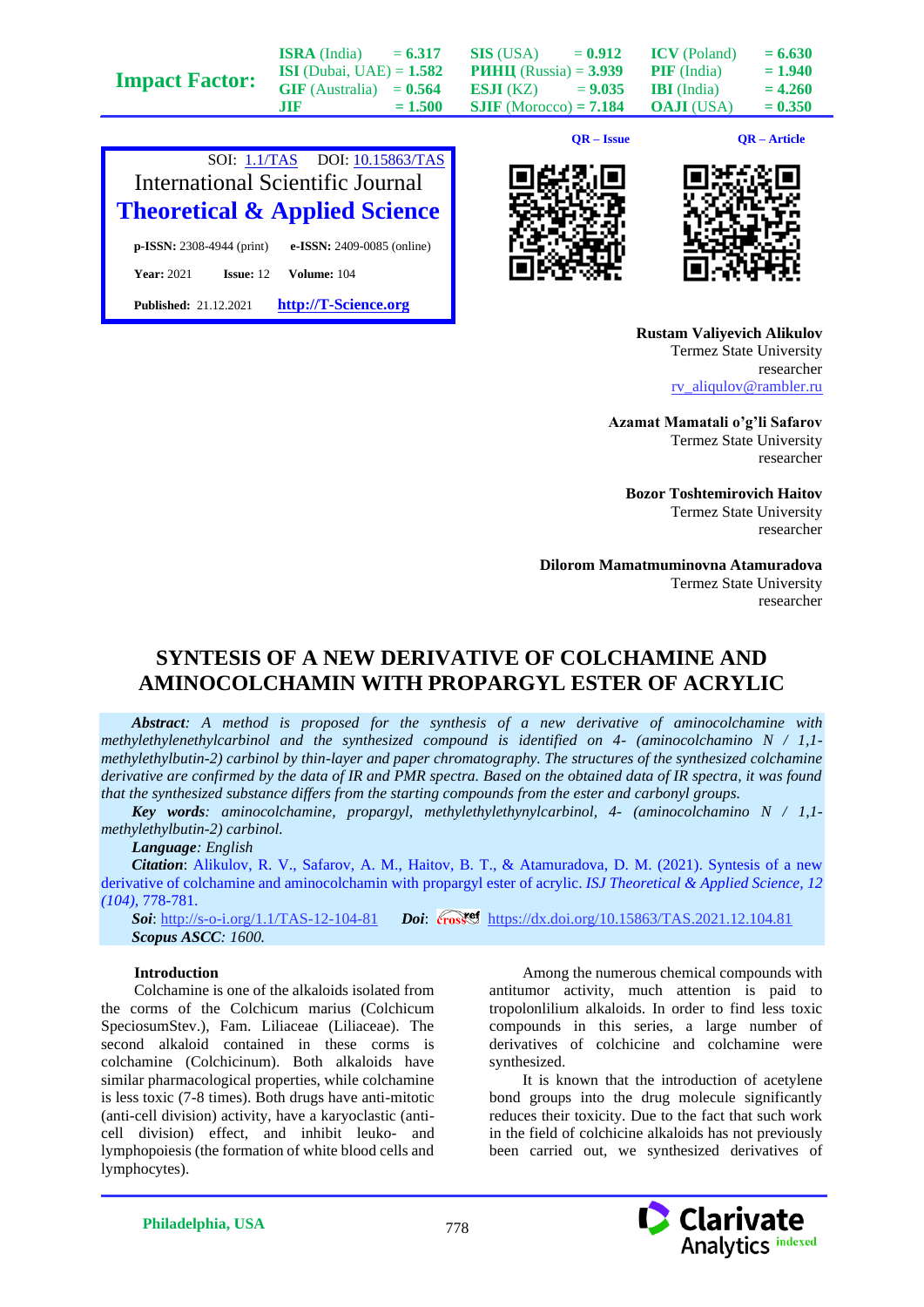|                       | <b>ISRA</b> (India)               | $= 6.317$ | SIS (USA)                                          | $= 0.912$ | <b>ICV</b> (Poland) | $= 6.630$ |
|-----------------------|-----------------------------------|-----------|----------------------------------------------------|-----------|---------------------|-----------|
| <b>Impact Factor:</b> | <b>ISI</b> (Dubai, UAE) = $1.582$ |           | <b>PHHII</b> (Russia) = $3.939$ <b>PIF</b> (India) |           |                     | $= 1.940$ |
|                       | $GIF$ (Australia) = $0.564$       |           | <b>ESJI</b> (KZ) $= 9.035$ <b>IBI</b> (India)      |           |                     | $= 4.260$ |
|                       | .TIF                              | $= 1.500$ | <b>SJIF</b> (Morocco) = <b>7.184 OAJI</b> (USA)    |           |                     | $= 0.350$ |

aminocolchamine (1) with methylethylethynylcarbinol (2) [1].

Starting compounds for the synthesis of acetylene derivatives of aminocolchamine.



The condensation reaction of aminocolchamine with acetylene compounds was carried out according to Mannich [2], in equimolecular ratios of the reagents:

The main starting compound, colchamine (1), was synthesized from the Colchicum luteum baker in the Surkhandarinsky region for the syntheses.

As a result, we synthesized; 4- (aminocolchamino N / 1,1-methylethylbutin-2) carbinol (3) [3].

The compounds obtained are light yellow powders with  $R_f$  values close to each other. At the same time, they differ greatly in chromatographic mobility from the original aminocolchamine, having a high  $R_f$  value.

A characteristic feature of all acetylene derivatives is the presence of a two-proton doublet



from the bridging N-CH<sup>2</sup> group in their NMR spectra, which appears in the region of 3.32-3.38 ppm. The bridge OCH<sub>3</sub> group present in compounds  $4-5$  forms a narrow two-proton doublet in the region of 4.53-4.70 ppm.

The structures of the synthesized compounds are confirmed by the data of IR and PMR spectra. The IR spectra of compounds with an ester moiety (3-4) show absorption bands of the carbonyl group (1735-1730  $cm<sup>1</sup>$ ).

The colchamin fragments of the synthesized compounds in the 1H-NMR spectra do not differ significantly: the signals of the N-methyl group appear at 2.20-2.22 ppm, the methoxy groups at 3.56-3.60 (at C-1) and 3.82 -3.85 ppm (at С-2, С-3 С-10), proton H-4 - at 6.44-6.51 ppm, Н-8 - 7.90-7.96 ppm, Н- 11 - 6.68-6.75 ppm. and H-12 - 7.17-7.22 ppm.

#### Synthesized Acetylene Derivatives



*The experimental part.* Acetylene alcohols and amino alcohols and their various derivatives exhibit biological and pharmacological activity [4,5].

The individuality and authenticity of the substances was controlled by PC and TLC methods.

a) Derivatives of aminocolchamine with methylethylethynylcarbinol. A portion of 1.0 g of aminocolchamine was dissolved in 17 ml of dried and freshly distilled dioxane, and 0.12 g of paraform, 0.01 g of hydroquinone and 0.03 g of copper monochloride were added to the solution. After adding another equimolecular amount of methylethylethynylcarbinol to the solution, the contents of the flask were mixed well. Reaction conditions table 1.

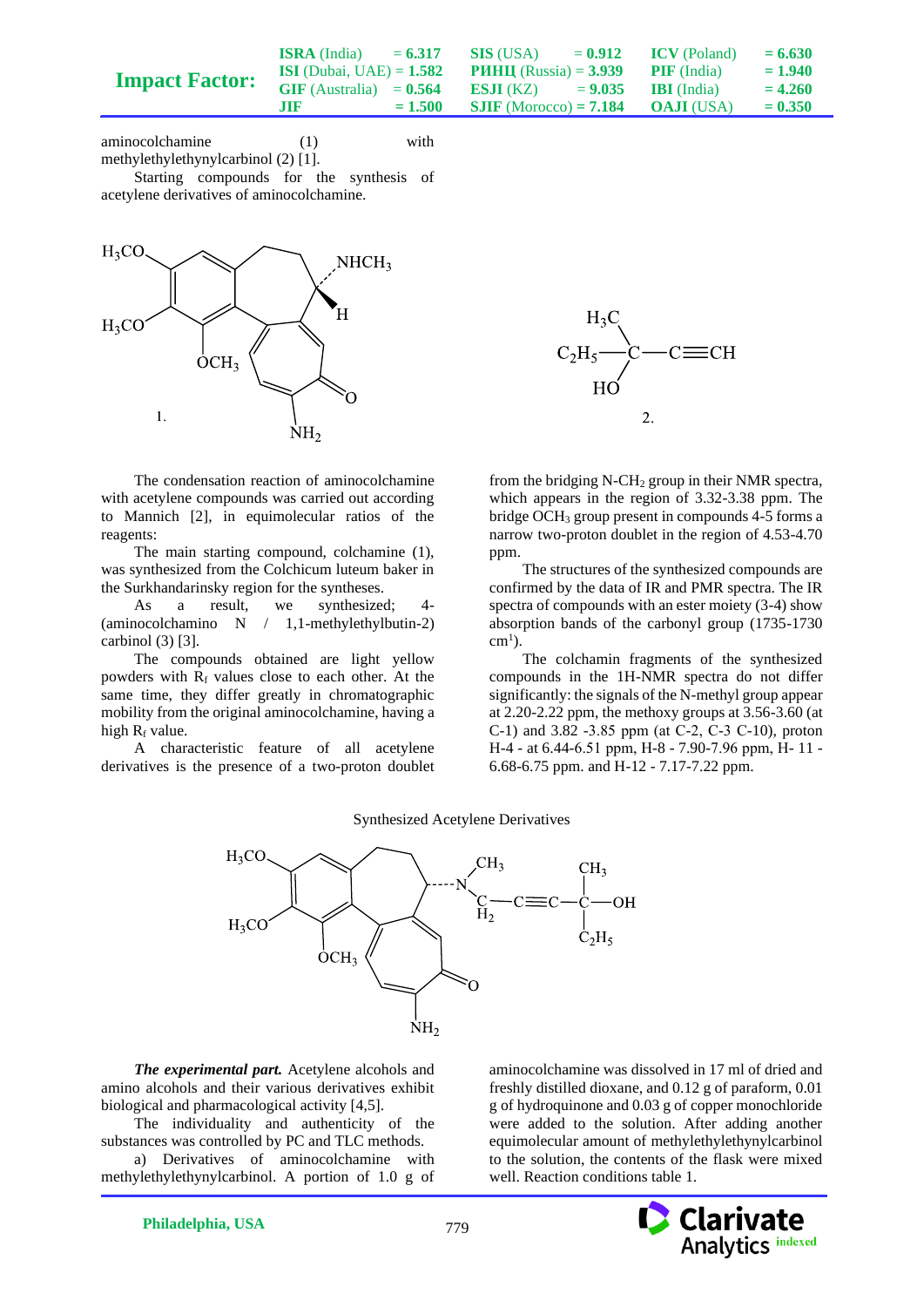|                       | <b>ISRA</b> (India)               | $= 6.317$ | <b>SIS</b> (USA)                | $= 0.912$ | <b>ICV</b> (Poland) | $= 6.630$ |
|-----------------------|-----------------------------------|-----------|---------------------------------|-----------|---------------------|-----------|
| <b>Impact Factor:</b> | <b>ISI</b> (Dubai, UAE) = $1.582$ |           | <b>PHHII</b> (Russia) = $3.939$ |           | <b>PIF</b> (India)  | $= 1.940$ |
|                       | $GIF$ (Australia) = $0.564$       |           | ESJI (KZ)                       | $= 9.035$ | <b>IBI</b> (India)  | $= 4.260$ |
|                       | m                                 | $= 1.500$ | <b>SJIF</b> (Morocco) = $7.184$ |           | <b>OAJI</b> (USA)   | $= 0.350$ |

| Table 1. Reaction conditions of methylethylethynylcarbinol with colchamine |
|----------------------------------------------------------------------------|
|----------------------------------------------------------------------------|

| $N_2$ | Reagent         | Estimate damount of reagent | Reagent taken | Product yield<br>(% ) |
|-------|-----------------|-----------------------------|---------------|-----------------------|
| ı.    | Aminocolchamine | 0,74                        | 1,0           | 91                    |

The reaction mixture was heated in a glycerin bath under reflux at 70-90°C for 4-6 hours. The end of the reaction was determined by thin layer chromatography of the reaction mixture.

After the practical completion of the reaction, insoluble in dioxane substances were separated by filtration and the solvent (dioxane) was distilled off on a rotary unit. The residue was dissolved in 20-30 ml of chloroform, the resulting very dark chloroform solution was extracted three times with 20 ml of 5% acetic acid.

The acetic acid extract contains unreacted aminocolchamine, which was isolated by alkalizing the acidic solution with ammonia and extracting it with chloroform.

The chloroform solution of the reaction product, after separation of the starting aminocolchamine, was dried over anhydrous sodium sulfate, the sulfate was filtered off and the filtrate was passed through a small

layer (5-7 g) of aluminum oxide. In this case, the dark extract is greatly clarified. The solvent was distilled off and the reaction product was dried in a vacuum desiccator.

The final reaction products are obtained as noncrystalline light yellow powders.

*4- (aminocolchamino N / 1,1-methylethylbutin-2) carbinol (3).*

IR spectrum: 1120, 1170, 1720, 2570, 2950, 3410, 3540 cm<sup>-1</sup>.

NMR spectrum: 1.26; 1.45; 1.49 (CH<sub>3</sub>CH<sub>2</sub>), 1.98 (CH3), 2.16 (N-CH3), 3.58; 3.85 x2, 3.88 (3H x 4, ss, 4OCH3), 5.16 (OH), 6.48 (H-4), 6.94 (H-11), 7.24 (H-12 and H-8) ppm.

*Findings.*

1. Synthesized new derivatives of aminocolchamine with methylethylenethylcarbinol.

2. The synthesized compounds are confirmed by PMR and IR spectral data.

### **References:**

- 1. Alikulov, R.V. (1993). *Alkaloids Colchicum kesselringiiRgl. and MerenderarobustaBge. structures of new homopaporphin and homoaporphin alkaloids.* Diss. on the degree program. Ph.D., (pp.53-57). Tashkent.
- 2. Vatsuro, K.V., & Mishchenko, G.L. (1976). *Namely reactions in organic chemistry*. Moscow.
- 3. Yusupov, M.K., Alikulov, R.V., Chommadov, B.Ch., Nasirova, B., & Zakirov, S. (1991). *New N-acyl derivatives of colchamine. Fourth All-Union Conference on Chemical Problems*. Thesis Doc. and messages. (p.125). Baku. V.1.
- 4. Golikov, S.N., Selivanov, A.B., & Shellohanova, S.S. (1960). To the pharmacology of 1,3-aminopropanol derivatives. *Pharmacology and Toxicology*, No. 23, p. 8.
- 5. Kurbanov, A.I., Sirlibaev, T.S., Turgunov, E., Kultaev, K.K., Kablov, R.K., & Tarikov, S. (1986). Agrochemistry. *The biological activity*

*of some acetylene amino alcohols and halogencontaining products based on them*., No. 4, p. 86.

- 6. Alikulov, R.V., Kenjaev, D.R., Normurodov, B.A., & Maulyanov, S. (2015). Alkaloidy Colchicum luteum Baker, *Own MU News 2015*, №3 / 1, p.219.
- 7. Alikulov, R.V., Turaev, X.X., Kasimov, Sh., & Normurodov, B.A. (2014). *Alkaloids colchicum c. kesselringii RGL.* IV Republican scientificpractical conference "Actual problems of analytical chemistry", Termez May 1-3, 2014.
- 8. Alikulov, R.V., Kenjaev, D.R., Umbarov, I.A., Normurodov, B.A., Alimnazarov, B.X., & Geldiev, Yu.A. (2014). *Vydelenie alkaloids from klubnelukovits bezvremennika jyoltogo*. IV Republican scientific-practical conference "Actual problems of analytical chemistry", Termez May 1-3, 2014.
- 9. Alikulov, R.V., Alimnazarov, B.Kh., Geldiev, Yu.A., & Ruzieva, B.Yu. (2018). The structure